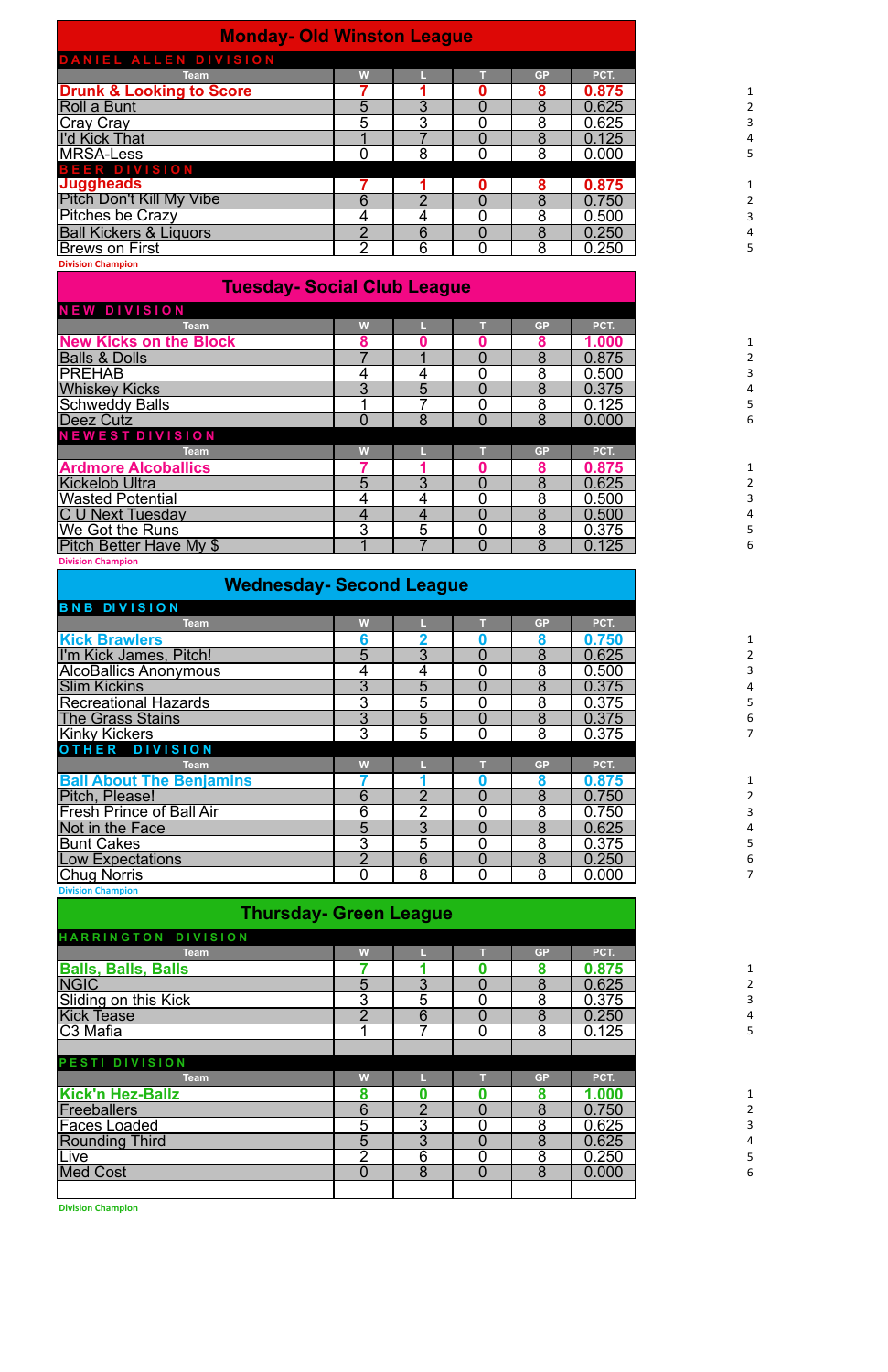## **MONDAY- OLD WINSTON LEAGUE**

|                                  |          | <b>DATE TIME FIELD</b> |                | <b>TEAM</b>                         | <b>SCORE</b>             | <b>TEAM</b>                         | <b>SCORE</b>            |
|----------------------------------|----------|------------------------|----------------|-------------------------------------|--------------------------|-------------------------------------|-------------------------|
| DN                               |          | 6:45                   | 1              | Pitches be Crazy                    | 1                        | <b>Juggheads</b>                    | 11                      |
| DR                               |          | 6:45                   | $\overline{2}$ | Roll a Bunt                         | $\overline{3}$           | <b>Drunk &amp; Looking to Score</b> | $\overline{7}$          |
|                                  |          | 7:45                   | $\mathbf{1}$   | Pitch Don't Kill My Vibe            | 4                        | <b>Drunk &amp; Looking to Score</b> | $6\phantom{1}6$         |
| DN<br>DR<br>DN<br>DR<br>DR<br>AC | $13-Aug$ | 7:45                   | $\overline{2}$ | <b>Pitches be Crazy</b>             | $\overline{7}$           | Cray Cray                           | $\overline{6}$          |
|                                  |          | 8:45                   | $\mathbf{1}$   | <b>Brews on First</b>               | $\mathbf 0$              | <b>Ball Kickers &amp; Liquors</b>   | $\overline{0}$          |
|                                  |          | 8:45                   | $\overline{2}$ | <b>I'd Kick That</b>                | $\overline{\mathbf{5}}$  | <b>MRSA-Less</b>                    | 1                       |
|                                  |          | 6:45                   | $\mathbf{1}$   | <b>Pitch Don't Kill My Vibe</b>     | 16                       | <b>Ball Kickers &amp; Liquors</b>   | $\overline{0}$          |
|                                  |          | 6:45                   | $\overline{2}$ | <b>Cray Cray</b>                    | 1                        | <b>MRSA-Less</b>                    | $\overline{0}$          |
|                                  |          | 7.45                   | $\overline{1}$ | <b>Brews on First</b>               | $6\phantom{1}$           | Roll a Bunt                         | 5                       |
|                                  | 20-Aug   | 7:45                   | $\overline{2}$ | <b>Pitches be Crazy</b>             | $\overline{7}$           | <b>MRSA-Less</b>                    | $\overline{2}$          |
|                                  |          | 8:45                   | $\overline{1}$ |                                     |                          |                                     |                         |
|                                  |          | 8:45                   | $\overline{2}$ |                                     |                          |                                     |                         |
|                                  |          | 6:45                   | $\mathbf 1$    | <b>Ball Kickers &amp; Liquors</b>   | 0                        | <b>Juggheads</b>                    | $\boldsymbol{9}$        |
|                                  |          | 6:45                   | $\overline{2}$ | <b>MRSA-Less</b>                    | 1                        | <b>Drunk &amp; Looking to Score</b> | $\overline{10}$         |
|                                  |          | 7:45                   | $\overline{1}$ | <b>Cray Cray</b>                    | 12                       | <b>Brews on First</b>               | $\overline{2}$          |
|                                  | 27-Aug   | 7:45                   | $\overline{2}$ | <b>Pitch Don't Kill My Vibe</b>     | 11                       | I'd Kick That                       | $\overline{2}$          |
|                                  |          | 8:45                   | 1              | Cray Cray                           | $\overline{7}$           | <b>Roll a Bunt</b>                  | 10                      |
|                                  |          | 8:45                   | $\overline{2}$ | <b>Pitch Don't Kill My Vibe</b>     | 10                       | Pitches be Crazy                    | 1                       |
|                                  |          | 6:45                   | $\mathbf{1}$   | <b>Roll a Bunt</b>                  | $\overline{7}$           | I'd Kick That                       | $6\phantom{1}6$         |
|                                  |          | 6:45                   | $\overline{2}$ | <b>Pitches be Crazy</b>             | $\overline{\mathbf{5}}$  | <b>Brews on First</b>               | $\overline{4}$          |
|                                  |          | Friday, 7:45           | $\overline{1}$ | <b>Ball Kickers &amp; Liquors</b>   | $\overline{7}$           | I'd Kick That                       | $\overline{4}$          |
|                                  |          | $5-Oct$ 7:45           | $\overline{2}$ | <b>Juggheads</b>                    | $\overline{\mathbf{1}}$  | <b>MRSA-Less</b>                    | $\overline{0}$          |
|                                  |          | 8:45                   | $\overline{1}$ | Drunk & Looking to Score            | $\overline{\mathbf{4}}$  | <b>Cray Cray</b>                    | $\overline{\mathbf{5}}$ |
|                                  |          | 8:45                   | $\overline{2}$ | <b>Juggheads</b>                    | 5                        | Pitch Don't Kill My Vibe            | $\overline{3}$          |
| DN<br>DR<br>DN<br>DR             |          | 6:45                   | $\mathbf{1}$   | I'd Kick That                       | $\mathbf 0$              | <b>Cray Cray</b>                    | 1                       |
|                                  |          | 6:45                   | $\overline{2}$ | <b>Brews on First</b>               | 1                        | <b>Pitch Don't Kill My Vibe</b>     | $\overline{2}$          |
|                                  | 8-Oct    | 7.45                   | $\overline{1}$ | <b>Juggheads</b>                    | 7                        | Roll a Bunt                         | $\overline{6}$          |
|                                  |          | 7:45                   | $\overline{2}$ | <b>Brews on First</b>               | $\overline{5}$           | <b>Drunk &amp; Looking to Score</b> | 11                      |
|                                  |          | 8:45                   | 1              | <b>MRSA-Less</b>                    | 1                        | <b>Roll a Bunt</b>                  | $\overline{\mathbf{6}}$ |
|                                  |          | 8:45                   | $\overline{2}$ | <b>Ball Kickers &amp; Liquors</b>   | $\overline{3}$           | <b>Pitches be Crazy</b>             | 15                      |
|                                  |          | 6:45                   | $\mathbf{1}$   | <b>Roll a Bunt</b>                  | 12                       | <b>Ball Kickers &amp; Liquors</b>   | 2 <sup>1</sup>          |
|                                  |          | 6:45                   | $\overline{2}$ | <b>MRSA-Less</b>                    | $\overline{2}$           | <b>Pitch Don't Kill My Vibe</b>     | 5 <sup>5</sup>          |
|                                  | 24-Sep   | 7:45                   | $\mathbf{1}$   | <b>Ball Kickers &amp; Liquors</b>   | 5                        | <b>Cray Cray</b>                    | 6 <sup>1</sup>          |
|                                  |          | 7:45                   | $\overline{2}$ | <b>Juggheads</b>                    | $\overline{\mathbf{4}}$  | <b>Brews on First</b>               | $\mathbf{1}$            |
|                                  |          | 8:45                   | $\mathbf{1}$   | <b>Drunk &amp; Looking to Score</b> | 10                       | <b>Pitches be Crazy</b>             | $\mathbf 0$             |
|                                  |          | 8:45                   | $\overline{2}$ | I'd Kick That                       | $\overline{\mathcal{A}}$ | <b>Juggheads</b>                    | $6\phantom{a}$          |
|                                  |          | 6:45                   | $\mathbf 1$    | <b>Drunk &amp; Looking to Score</b> | 10                       | Juggheads                           | $\overline{2}$          |
|                                  |          | 6:45                   | $\overline{2}$ | I'd Kick That                       | 3                        | <b>Brews on First</b>               | 8                       |
|                                  | $1$ -Oct | 7:45                   | $\mathbf{1}$   | <b>Drunk &amp; Looking to Score</b> | 18                       | I'd Kick That                       | $\overline{3}$          |
|                                  |          | 7:45                   | $\overline{2}$ | <b>Roll a Bunt</b>                  | $\overline{\mathbf{7}}$  | Pitches be Crazy                    | $\overline{3}$          |
|                                  |          | 8:45                   | $\mathbf{1}$   | <b>MRSA-Less</b>                    | 0                        | <b>Ball Kickers &amp; Liquors</b>   | 1                       |
|                                  |          | 8:45                   | $\overline{2}$ | Cray Cray                           | $\overline{5}$           | <b>Pitch Don't Kill My Vibe</b>     | 8                       |
|                                  |          |                        |                |                                     |                          |                                     |                         |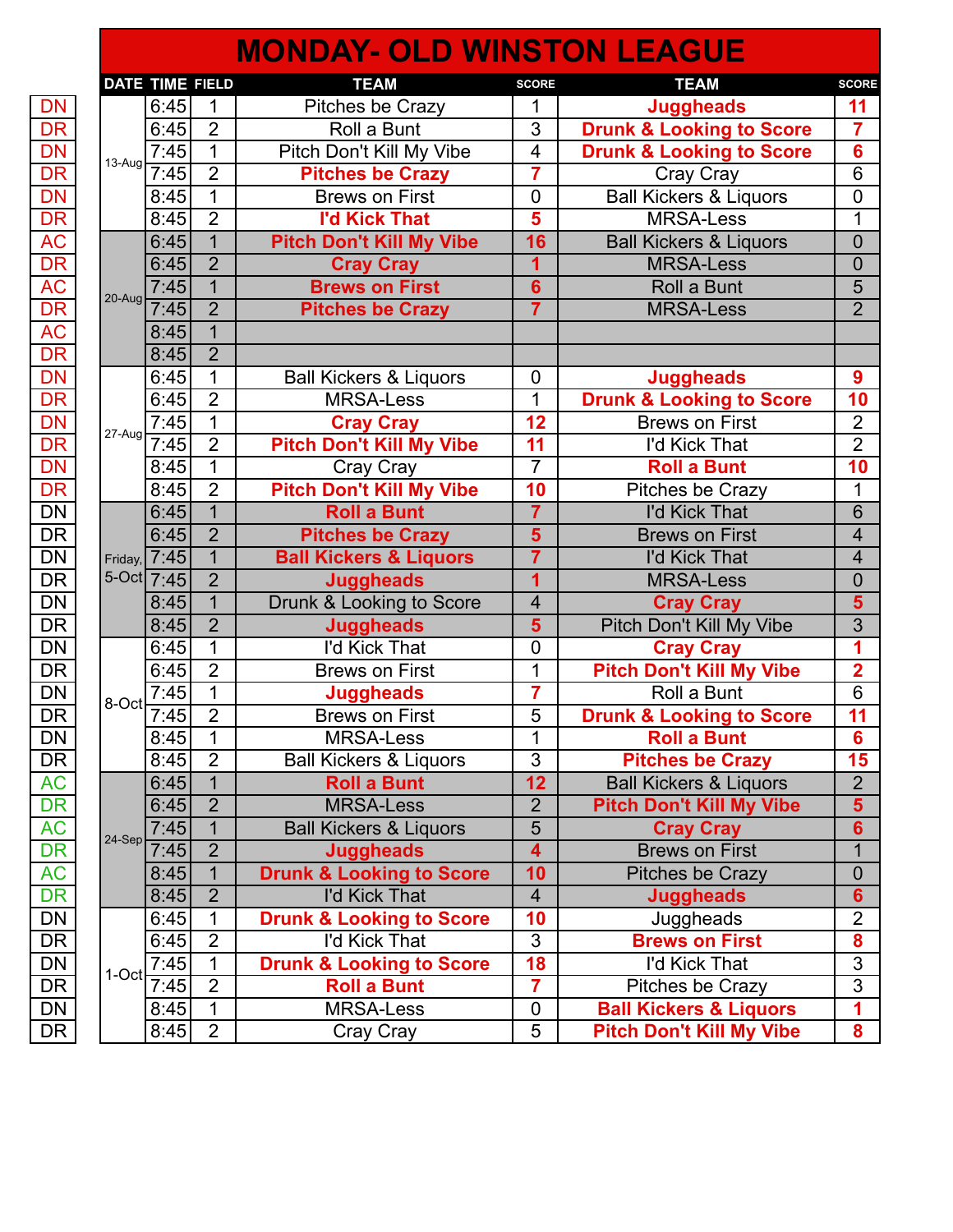## **TUESDAY- SOCIAL CLUB LEAGUE**

|        | <b>DATE TIME FIELD</b> |                | <b>TEAM</b>                   | <b>SCORE</b>            | <b>TEAM</b>                    | <b>SCORE</b>     |
|--------|------------------------|----------------|-------------------------------|-------------------------|--------------------------------|------------------|
|        | 6:45                   | 1              | <b>PREHAB</b>                 | 12                      | Deez Cutz                      | 1                |
|        | 6:45                   | $\overline{2}$ | <b>Ardmore Alcoballics</b>    | $\overline{7}$          | <b>Wasted Potential</b>        | 4                |
|        | 7:45                   | 1              | <b>Schweddy Balls</b>         | 3                       | <b>Balls &amp; Dolls</b>       | 4                |
| 14-Aug | 7:45                   | $\overline{2}$ | <b>C U Next Tuesday</b>       | 7                       | We Got the Runs                | 6                |
|        | 8:45                   | 1              | <b>New Kicks on the Block</b> | 9                       | <b>Whiskey Kicks</b>           | 6                |
|        | 8:45                   | $\overline{2}$ | Pitch Better Have My \$       | 2                       | <b>Kickelob Ultra</b>          | 4                |
|        | 6:45                   | $\mathbf{1}$   | <b>Schweddy Balls</b>         | 3                       | <b>New Kicks on the Block</b>  | 8                |
|        | 6:45                   | $\overline{2}$ | <b>Balls &amp; Dolls</b>      | 5                       | <b>PREHAB</b>                  | $\overline{4}$   |
|        | 7:45                   | 1              | <b>Wasted Potential</b>       | $\overline{7}$          | <b>Kickelob Ultra</b>          | 13               |
| 21-Aug | 7:45                   | $\overline{2}$ | Deez Cutz                     | $\overline{2}$          | <b>Whiskey Kicks</b>           | 11               |
|        | 8:45                   | $\overline{1}$ | We Got the Runs               | $\overline{7}$          | <b>Ardmore Alcoballics</b>     | 8                |
|        | 8:45                   | $\overline{2}$ | <b>C U Next Tuesday</b>       | 12                      | Pitch Better Have My \$        | $\overline{2}$   |
|        | 6:45                   | 1              | <b>Balls &amp; Dolls</b>      | 17                      | <b>Kickelob Ultra</b>          | 8                |
|        | 6:45                   | $\overline{2}$ | <b>New Kicks on the Block</b> | $\overline{\mathbf{2}}$ | C U Next Tuesday               | 1                |
|        | 7:45                   | 1              | Deez Cutz                     | $\overline{2}$          | <b>We Got the Runs</b>         | 9                |
| 28-Aug | 7:45                   | $\overline{2}$ | <b>Whiskey Kicks</b>          | 4                       | Pitch Better Have My \$        | 1                |
|        | 8:45                   | 1              | <b>PREHAB</b>                 | 2                       | <b>Wasted Potential</b>        | 3                |
|        | 8:45                   | $\overline{2}$ | <b>Schweddy Balls</b>         | 1                       | <b>Ardmore Alcoballics</b>     | $\overline{2}$   |
|        | 6:45                   | 1              | <b>PREHAB</b>                 | $\overline{7}$          | <b>Whiskey Kicks</b>           | 3                |
|        | 6:45                   | $\overline{2}$ | <b>Ardmore Alcoballics</b>    | $\overline{7}$          | <b>Kickelob Ultra</b>          | 5                |
|        | 7:45                   | $\overline{1}$ | <b>Balls &amp; Dolls</b>      | 1                       | <b>New Kicks on the Block</b>  | $\overline{2}$   |
| 4-Sep  | 7:45                   | $\overline{2}$ | We Got the Runs               | 4                       | <b>Pitch Better Have My \$</b> | 5                |
|        | 8:45                   | $\overline{1}$ | Deez Cutz                     | $\mathbf 0$             | <b>Schweddy Balls</b>          | 0                |
|        | 8:45                   | $\overline{2}$ | <b>Wasted Potential</b>       | $\overline{7}$          | C U Next Tuesday               | $\overline{2}$   |
|        | 6:45                   | 1              | <b>C U Next Tuesday</b>       | 6                       | <b>Whiskey Kicks</b>           | 4                |
|        | 6:45                   | $\overline{2}$ | We Got the Runs               | 5                       | <b>Balls &amp; Dolls</b>       | 6                |
|        | 7:45                   | $\mathbf 1$    | <b>Wasted Potential</b>       | 10                      | <b>Schweddy Balls</b>          | 4                |
| 11-Sep | 7:45                   | $\overline{2}$ | <b>Ardmore Alcoballics</b>    | 3                       | <b>PREHAB</b>                  | $6\phantom{a}$   |
|        | 8:45                   | $\mathbf{1}$   | <b>Kickelob Ultra</b>         | 1                       | Deez Cutz                      | $\mathbf 0$      |
|        | 8:45                   | $\overline{2}$ | Pitch Better Have My \$       | 0                       | <b>New Kicks on the Block</b>  | 8                |
|        | 6:45                   | $\mathbf{1}$   | <b>We Got the Runs</b>        | $\overline{7}$          | <b>Wasted Potential</b>        | $\overline{2}$   |
|        | 6:45                   | $\overline{2}$ | <b>Whiskey Kicks</b>          | 9                       |                                | 5                |
|        | 7:45                   | $\overline{1}$ |                               |                         | <b>Schweddy Balls</b>          |                  |
| 18-Sep |                        | $\overline{2}$ | Pitch Better Have My \$       | $\overline{0}$          | <b>Ardmore Alcoballics</b>     | 1                |
|        | 7:45                   |                | <b>Kickelob Ultra</b>         | 4                       | C U Next Tuesday               | $\mathbf{1}$     |
|        | 8:45                   | $\mathbf{1}$   | <b>New Kicks on the Block</b> | 10                      | <b>PREHAB</b>                  | 3                |
|        | 8:45                   | $\overline{2}$ | <b>Balls &amp; Dolls</b>      | 1                       | Deez Cutz                      | $\boldsymbol{0}$ |
|        | 6:45                   | 1              | <b>Schweddy Balls</b>         | 3                       | Pitch Better Have My \$        | $\overline{2}$   |
|        | 6:45                   | $\overline{2}$ | Deez Cutz                     | 0                       | <b>Ardmore Alcoballics</b>     | 1                |
| 25-Sep | 7:45                   | $\mathbf 1$    | <b>New Kicks on the Block</b> | 12                      | Kickelob Ultra                 | $\overline{2}$   |
|        | 7:45                   | $\overline{2}$ | <b>Whiskey Kicks</b>          | 3                       | <b>We Got the Runs</b>         | 5                |
|        | 8:45                   | 1              | <b>PREHAB</b>                 | 5                       | <b>C U Next Tuesday</b>        | 12               |
|        | 8:45                   | $\overline{2}$ | <b>Balls &amp; Dolls</b>      | 5                       | <b>Wasted Potential</b>        | $\overline{4}$   |
|        | 6:45                   | $\mathbf{1}$   | New Kicks on the Block        |                         | Deez Cutz                      |                  |
|        | 6:45                   | $\overline{2}$ | Pitch Better Have My \$       |                         | <b>Wasted Potential</b>        |                  |
| 2-Oct  | 7:45                   | $\mathbf{1}$   | <b>PREHAB</b>                 |                         | <b>Schweddy Balls</b>          |                  |
|        | 7:45                   | $\overline{2}$ | <b>Ardmore Alcoballics</b>    |                         | C U Next Tuesday               |                  |
|        | 8:45                   | $\overline{1}$ | <b>Whiskey Kicks</b>          |                         | <b>Balls &amp; Dolls</b>       |                  |
|        | 8:45                   | $\overline{2}$ | Kickelob Ultra                |                         | We Got the Runs                |                  |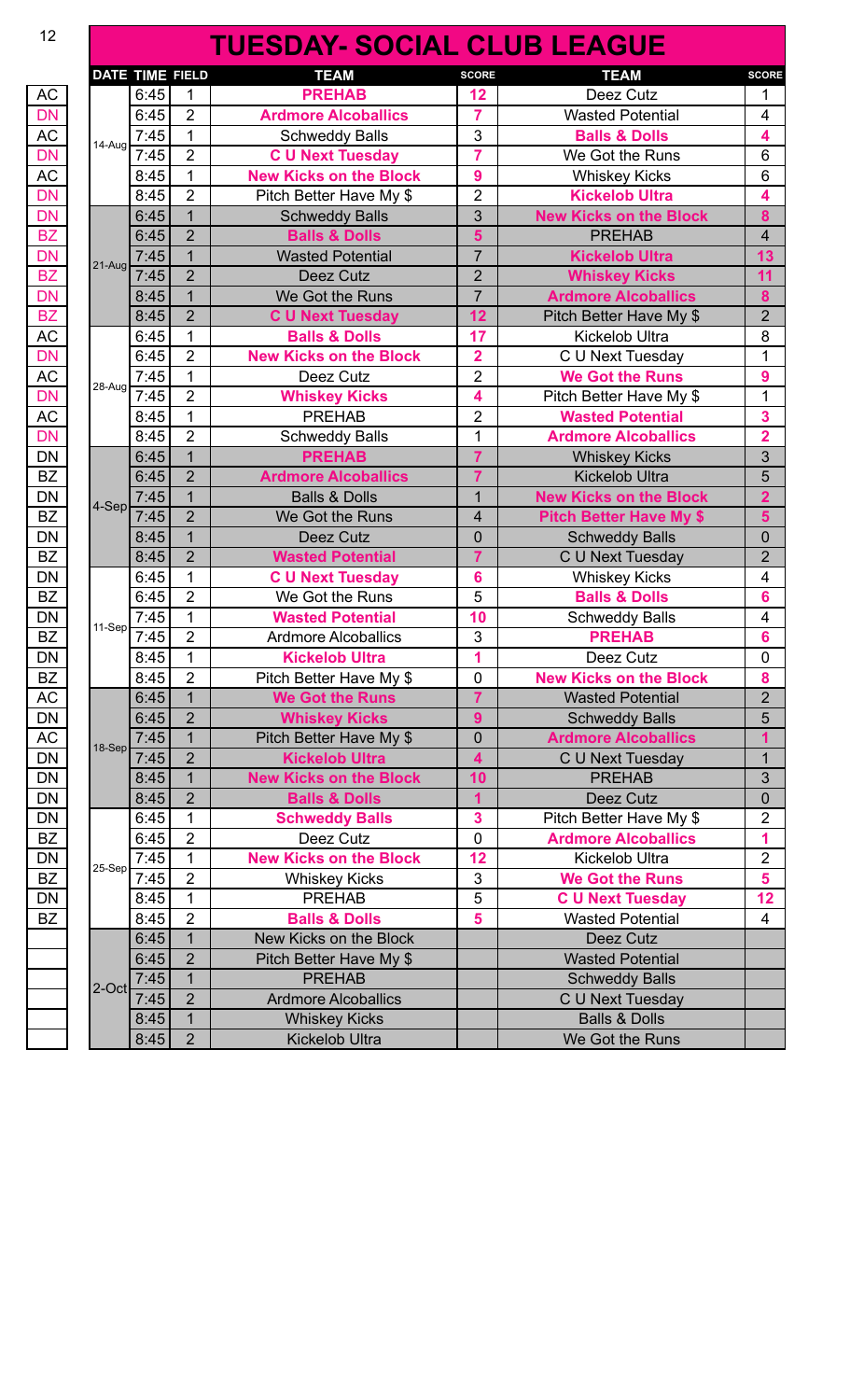|          |                                       |                                | <b>WEDNESDAY- SECOND LEAGUE</b> |                         |                                 |                         |
|----------|---------------------------------------|--------------------------------|---------------------------------|-------------------------|---------------------------------|-------------------------|
|          | DATE TIME FIELD                       |                                | <b>TEAM</b>                     | <b>SCORE</b>            | <b>TEAM</b>                     | <b>SCORE</b>            |
|          | 6:30                                  | 1                              | <b>AlcoBallics Anonymous</b>    | 1                       | Kinky Kickers                   | 0                       |
|          | 6:30                                  | $\overline{2}$                 | Low Expectations                | 3                       | <b>Pitch, Please!</b>           | 6                       |
|          | 7:30                                  | $\mathbf{1}$                   | <b>AlcoBallics Anonymous</b>    | $\overline{3}$          | <b>Fresh Prince of Ball Air</b> | 4                       |
|          | 7:30                                  | $\overline{2}$                 | I'm Kick James, Pitch!          | 11                      | <b>Chug Norris</b>              | $\overline{2}$          |
| $15-Aug$ | 8:30                                  | $\mathbf{1}$                   | <b>Fresh Prince of Ball Air</b> | 7                       | <b>Ball About The Benjamins</b> | $\overline{3}$          |
|          | 8:30                                  | $\overline{2}$                 | <b>Bunt Cakes</b>               | $\overline{0}$          | <b>Not in the Face</b>          | 10                      |
|          | 9:30                                  | $\overline{1}$                 | <b>Slim Kickins</b>             | 4                       | <b>Kick Brawlers</b>            | 10                      |
|          | 9:30                                  | $\overline{2}$                 | <b>Recreational Hazards</b>     | 16                      | The Grass Stains                | $\mathbf{1}$            |
|          | 6:30                                  | $\overline{1}$                 | <b>Ball About The Benjamins</b> | 13                      | <b>Chug Norris</b>              | $\overline{0}$          |
|          | 6:30                                  | $\overline{2}$                 | <b>Kick Brawlers</b>            | 8                       | I'm Kick James, Pitch!          | $\overline{2}$          |
|          | 7:30                                  | $\overline{1}$                 | <b>Recreational Hazards</b>     | 4                       | <b>Bunt Cakes</b>               |                         |
|          | 7:30                                  | $\overline{2}$                 | Low Expectations                | $\overline{5}$          | <b>Fresh Prince of Ball Air</b> |                         |
| $22-Aug$ | 8:30                                  | $\mathbf{1}$                   | <b>Recreational Hazards</b>     | 8                       | Not in the Face                 | 11                      |
|          | 8:30                                  | $\overline{2}$                 | <b>AlcoBallics Anonymous</b>    | $\overline{4}$          | <b>Slim Kickins</b>             | $\overline{2}$          |
|          | 9:30                                  | $\overline{1}$                 | Not in the Face                 | $\mathbf 1$             | Pitch, Please!                  | 13                      |
|          | 9:30                                  | $\overline{2}$                 | <b>The Grass Stains</b>         |                         | <b>Kinky Kickers</b>            | $\boldsymbol{0}$        |
|          | 6:30                                  | $\mathbf{1}$                   | <b>Slim Kickins</b>             | 8                       | The Grass Stains                | $\overline{3}$          |
|          | 6:30                                  | $\overline{2}$                 | Fresh Prince of Ball Air        | $\overline{0}$          | Not in the Face                 | $\overline{2}$          |
|          | 7:30                                  | $\mathbf{1}$                   | Pitch, Please!                  | 8                       | <b>Ball About The Benjamins</b> | 9                       |
| 29-Aug   | 7:30                                  | $\overline{2}$                 | <b>Kinky Kickers</b>            | 4                       | <b>Kick Brawlers</b>            | $\overline{2}$          |
|          | 8:30                                  | $\mathbf{1}$                   | I'm Kick James, Pitch!          | 4                       | <b>Recreational Hazards</b>     | 5                       |
|          | 8:30                                  | $\overline{2}$                 | <b>Kick Brawlers</b>            | 3                       | Pitch, Please!                  | $\overline{2}$          |
|          | 9:30                                  | $\mathbf{1}$                   | <b>AlcoBallics Anonymous</b>    | 0                       | <b>Low Expectations</b>         | $\mathbf{1}$            |
|          | 9:30                                  | $\overline{2}$                 | <b>Chug Norris</b>              | 1                       | <b>Bunt Cakes</b>               | $\overline{2}$          |
|          | 6:30                                  |                                |                                 |                         |                                 |                         |
|          |                                       | $\mathbf{1}$<br>$\overline{2}$ | <b>Kinky Kickers</b>            | $\mathbf 0$<br>13       | <b>Recreational Hazards</b>     |                         |
|          | 6:30                                  |                                | <b>Pitch, Please!</b>           |                         | <b>Bunt Cakes</b>               | $\mathbf{1}$            |
|          | 7:30                                  | $\mathbf{1}$                   | The Grass Stains                | 3                       | I'm Kick James, Pitch!          |                         |
| 5-Sep    | 7:30                                  | $\overline{2}$                 | <b>Not in the Face</b>          | $\overline{\mathbf{a}}$ | <b>Chug Norris</b>              | $\overline{3}$          |
|          | 8:30                                  | $\overline{1}$                 | <b>The Grass Stains</b>         | 10                      | <b>Chug Norris</b>              | $\overline{3}$          |
|          | 8:30                                  | $\overline{2}$                 | <b>Ball About The Benjamins</b> | 5                       | Low Expectations                | $\mathbf 0$             |
|          | 9:30                                  | $\overline{1}$                 | <b>Slim Kickins</b>             | $\overline{0}$          | <b>Fresh Prince of Ball Air</b> | 8                       |
|          | 9:30                                  | $\overline{2}$                 | <b>Kick Brawlers</b>            | 1                       | <b>AlcoBallics Anonymous</b>    | $\mathbf{0}$            |
|          | 6:30                                  | $\overline{1}$                 | <b>Bunt Cakes</b>               | $\overline{2}$          | <b>Fresh Prince of Ball Air</b> | 17                      |
|          | 6:30                                  | $\overline{2}$                 | <b>Recreational Hazards</b>     | $\overline{5}$          | <b>Slim Kickins</b>             | 6                       |
|          | 7:30                                  | $\overline{1}$                 | <b>Kick Brawlers</b>            | $\overline{2}$          | <b>Ball About The Benjamins</b> | 11                      |
|          | 7:30<br>$1^{12-Sep}$ $\frac{1}{8.30}$ | $\overline{2}$                 | <b>Slim Kickins</b>             | $\overline{\mathbf{6}}$ | Low Expectations                | $\overline{1}$          |
|          |                                       | 1                              | The Grass Stains                | $\overline{2}$          | <b>AlcoBallics Anonymous</b>    | 6                       |
|          | 8:30                                  | $\overline{2}$                 | <b>Not in the Face</b>          | 9                       | Low Expectations                | 8                       |
|          | 9:30                                  | $\mathbf{1}$                   | I'm Kick James, Pitch!          | 0                       | <b>Kinky Kickers</b>            | 11                      |
|          | 9:30                                  | $\overline{2}$                 | <b>Chug Norris</b>              | 3                       | <b>Pitch, Please!</b>           | 15                      |
|          | 6:30                                  | $\overline{1}$                 | I'm Kick James, Pitch!          | $\overline{3}$          | <b>AlcoBallics Anonymous</b>    | $2^{\circ}$             |
|          | 6:30                                  | $\overline{2}$                 | <b>Chug Norris</b>              | $\overline{2}$          | <b>Low Expectations</b>         | 8                       |
|          | 7.30                                  | $1\,$                          | <b>Kinky Kickers</b>            | $\overline{12}$         | <b>Slim Kickins</b>             | $\overline{4}$          |
| $19-Sep$ | 7:30                                  | $\overline{2}$                 | <b>The Grass Stains</b>         | $\overline{7}$          | Not in the Face                 | $\overline{4}$          |
|          | 8:30                                  | $\mathbf{1}$                   | <b>Recreational Hazards</b>     | $\overline{2}$          | <b>Kick Brawlers</b>            | 8                       |
|          | 8:30                                  | $\overline{2}$                 | <b>Bunt Cakes</b>               | $\mathbf 1$             | <b>Ball About The Benjamins</b> | $\overline{7}$          |
|          | 9:30                                  | $\overline{1}$                 | Pitch, Please!                  | 9                       | Fresh Prince of Ball Air        | $\bf 8$                 |
|          | 9:30                                  | $\overline{2}$                 | <b>Kinky Kickers</b>            | 0                       | <b>Ball About The Benjamins</b> |                         |
|          | 6:30                                  | $\mathbf{1}$                   | <b>Kick Brawlers</b>            | 10                      | The Grass Stains                | $\pmb{0}$               |
|          | 6:30                                  | $\overline{2}$                 | <b>Ball About The Benjamins</b> | 7                       | Not in the Face                 | $\overline{3}$          |
|          | 7:30                                  | $\mathbf{1}$                   | <b>AlcoBallics Anonymous</b>    | 9                       | <b>Recreational Hazards</b>     | $\overline{2}$          |
|          | 7:30                                  | $\overline{2}$                 | Low Expectations                | 4                       | <b>Bunt Cakes</b>               | 7                       |
| 3-Oct    | 8:30                                  | $\mathbf{1}$                   | Kinky Kickers                   | 1                       | <b>Pitch, Please!</b>           | 5                       |
|          | 8:30                                  | $\overline{2}$                 | Slim Kickins                    | $\overline{0}$          | I'm Kick James, Pitch!          | $\overline{\mathbf{3}}$ |
|          | 9:30                                  | $\mathbf 1$                    | I'm Kick James, Pitch!          | 5                       | <b>Bunt Cakes</b>               | $\pmb{0}$               |
|          | 9:30                                  | $\overline{2}$                 | <b>Fresh Prince of Ball Air</b> | 13                      | <b>Chug Norris</b>              | $\mathbf{1}$            |
|          |                                       |                                |                                 |                         |                                 |                         |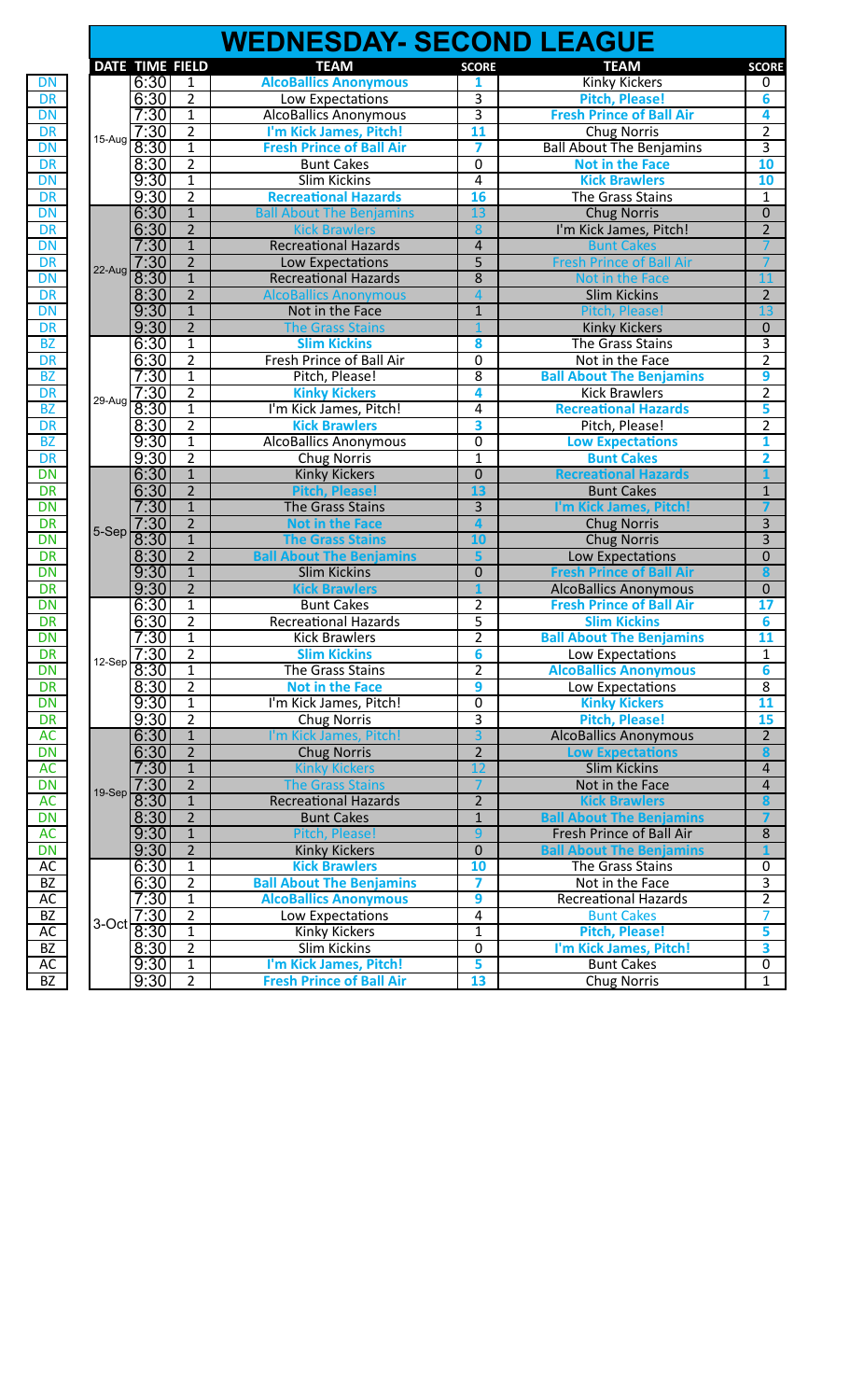|              |                   |                          |                | <b>THURSDAY- GREEN LEAGUE</b> |                         |                             |                         |
|--------------|-------------------|--------------------------|----------------|-------------------------------|-------------------------|-----------------------------|-------------------------|
|              |                   | DATE TIME FIELD          |                | <b>TEAM</b>                   | <b>SCORE</b>            | <b>TEAM</b>                 | <b>SCORE</b>            |
| <b>DN</b>    |                   | 6:45                     | $\mathbf{1}$   | Sliding on this Kick          | 4                       | <b>NGIC</b>                 | 7                       |
| <b>DR</b>    |                   | 6:45                     | $\overline{2}$ | <b>Faces Loaded</b>           | 17                      | <b>Med Cost</b>             | $\overline{0}$          |
| <b>DN</b>    |                   | 7:45                     | $\overline{1}$ | <b>Balls, Balls, Balls</b>    | 10                      | Sliding on this Kick        | $\mathbf 0$             |
| <b>DR</b>    |                   | $16$ -Aug $\boxed{7.45}$ | $\overline{2}$ | <b>Kick Tease</b>             | 8                       | C <sub>3</sub> Mafia        | $\overline{3}$          |
|              |                   | 8:45                     | 1              | Rounding Third                | $\mathbf 0$             | <b>Kick'n Hez-Ballz</b>     | $\overline{9}$          |
|              |                   | 8:45                     | $\overline{2}$ | Live                          | $\overline{0}$          | <b>Freeballers</b>          | $\overline{20}$         |
|              |                   | 6:45                     | $\mathbf{1}$   | <b>NGIC</b>                   | 6                       | <b>Rounding Third</b>       | 9                       |
|              |                   | 6:45                     | $\overline{2}$ | C3 Mafia                      | $\overline{4}$          | <b>Freeballers</b>          | 8                       |
|              |                   | 7:45                     | $\overline{1}$ | Sliding on this Kick          | 4                       | <b>Faces Loaded</b>         | 6                       |
|              |                   | $23-Aug$ 7:45            | $\overline{2}$ | <b>Freeballers</b>            | $\overline{1}$          | <b>Balls, Balls, Balls</b>  | $\overline{9}$          |
|              |                   | 8:45                     | $\overline{1}$ | <b>Kick Tease</b>             | 1                       | <b>Med Cost</b>             | $\overline{0}$          |
|              |                   | 8:45                     | $\overline{2}$ | Balls, Balls, Balls           | 4                       | <b>Kick'n Hez-Ballz</b>     | 8                       |
|              |                   | 6:45                     | $\mathbf{1}$   | <b>Kick'n Hez-Ballz</b>       | 4                       | Freeballers                 | $\overline{2}$          |
| DR/RC        |                   | 6:45                     | $\overline{2}$ | Live                          | $\overline{1}$          | <b>Faces Loaded</b>         | $\overline{13}$         |
|              |                   | 7.45                     | 1              | <b>Rounding Third</b>         | 1                       | Med Cost                    | $\mathbf 0$             |
| <b>DR/RC</b> | $1^{30-Aug}$ 7:45 |                          | $\overline{2}$ | <b>NGIC</b>                   | $\overline{3}$          | <b>Balls, Balls, Balls</b>  | $\overline{\mathbf{8}}$ |
| <b>DN</b>    |                   | 8:45                     | $\mathbf{1}$   | C3 Mafia                      | $\overline{2}$          | <b>NGIC</b>                 | 10                      |
| <b>DR/RC</b> |                   | 8:45                     | $\overline{2}$ | <b>Sliding on this Kick</b>   | 1                       | <b>Kick Tease</b>           | $\mathbf 0$             |
|              |                   | 6:45                     | $\overline{1}$ | <b>Med Cost</b>               | $\overline{0}$          | <b>Sliding on this Kick</b> | $\overline{\mathbf{1}}$ |
|              |                   | 6:45                     | $\overline{2}$ | Live                          | $\overline{1}$          | <b>NGIC</b>                 | 11                      |
|              |                   | 7:45                     | $\overline{1}$ | <b>Kick'n Hez-Ballz</b>       | $\overline{13}$         | Sliding on this Kick        | $\overline{1}$          |
|              | $6-Sep$ 7:45      |                          | $\overline{2}$ | <b>Rounding Third</b>         | 4                       | C3 Mafia                    | $\overline{3}$          |
|              |                   | 8:45                     | $\overline{1}$ | <b>Freeballers</b>            | 16                      | <b>Kick Tease</b>           | $\overline{1}$          |
|              |                   | 8:45                     | $\overline{2}$ | <b>Faces Loaded</b>           | $\overline{1}$          | <b>Balls, Balls, Balls</b>  | 6                       |
|              |                   | 6:45                     | 1              | <b>Balls, Balls, Balls</b>    | 15                      | C3 Mafia                    | 6                       |
|              |                   | 6:45                     | $\overline{2}$ | <b>Med Cost</b>               | $\overline{0}$          | <b>Kick'n Hez-Ballz</b>     | 1                       |
|              |                   | 7:45                     | $\mathbf{1}$   | <b>NGIC</b>                   | 10                      | <b>Kick Tease</b>           | $\overline{3}$          |
|              |                   | $1^{20-Sep}$ 7:45        | $\overline{2}$ | <b>Kick'n Hez-Ballz</b>       | 12                      | Live                        | $\overline{0}$          |
| DN           |                   | 8:45                     | $\mathbf{1}$   | <b>Freeballers</b>            | 8                       | <b>Faces Loaded</b>         | 4                       |
|              |                   | 8:45                     | $\overline{2}$ | <b>Rounding Third</b>         | 11                      | Live                        | $\overline{2}$          |
|              |                   | 6:45                     | $\overline{1}$ | <b>Rounding Third</b>         | 8                       | <b>Kick Tease</b>           | $\overline{4}$          |
|              |                   | 6:45                     | $\overline{2}$ | Sliding on this Kick          | $\mathbf 0$             | <b>Freeballers</b>          |                         |
|              |                   | 7:45                     | $\mathbf{1}$   | <b>NGIC</b>                   | $\overline{\mathbf{4}}$ | <b>Faces Loaded</b>         | 7                       |
|              | $27-Sep$          | 7:45                     | $\overline{2}$ | <b>C3 Mafia</b>               | $\overline{\mathbf{1}}$ | Live                        | $\overline{0}$          |
| <b>AC</b>    |                   | 8:45                     | $\mathbf{1}$   | <b>Faces Loaded</b>           | $\overline{1}$          | <b>Rounding Third</b>       | $\overline{0}$          |
| <b>DN</b>    |                   | 8:45                     | $\overline{2}$ | C3 Mafia                      | $\overline{2}$          | <b>Kick'n Hez-Ballz</b>     | 16                      |
| DN           |                   | 6.45                     | 1              | <b>Kick'n Hez-Ballz</b>       | 7                       | <b>Faces Loaded</b>         | 1                       |
| DB           |                   | 6:45                     | $\overline{2}$ | <b>Kick Tease</b>             | $\mathbf 0$             | <b>Balls, Balls, Balls</b>  | 10                      |
| <b>DN</b>    |                   | 7:45                     | $\overline{1}$ | <b>Balls, Balls, Balls</b>    | $\overline{\mathbf{1}}$ | <b>Med Cost</b>             | $\overline{0}$          |
|              |                   | 7:45                     | $\overline{2}$ | <b>Kick Tease</b>             | $\overline{2}$          | <b>Live</b>                 | 19                      |
|              | 4-Oct             | 8:45                     | $\mathbf 1$    | <b>Freeballers</b>            | 1                       | Rounding Third              | $\mathbf 0$             |
|              |                   | 8:45                     | $\overline{2}$ | C3 Mafia                      | $\overline{3}$          | <b>Sliding on this Kick</b> | 7                       |
|              |                   |                          |                | Med Cost                      | $\mathbf 0$             | <b>NGIC</b>                 | 1                       |
|              |                   |                          |                | <b>Live</b>                   | 1                       | Med Cost                    | $\overline{0}$          |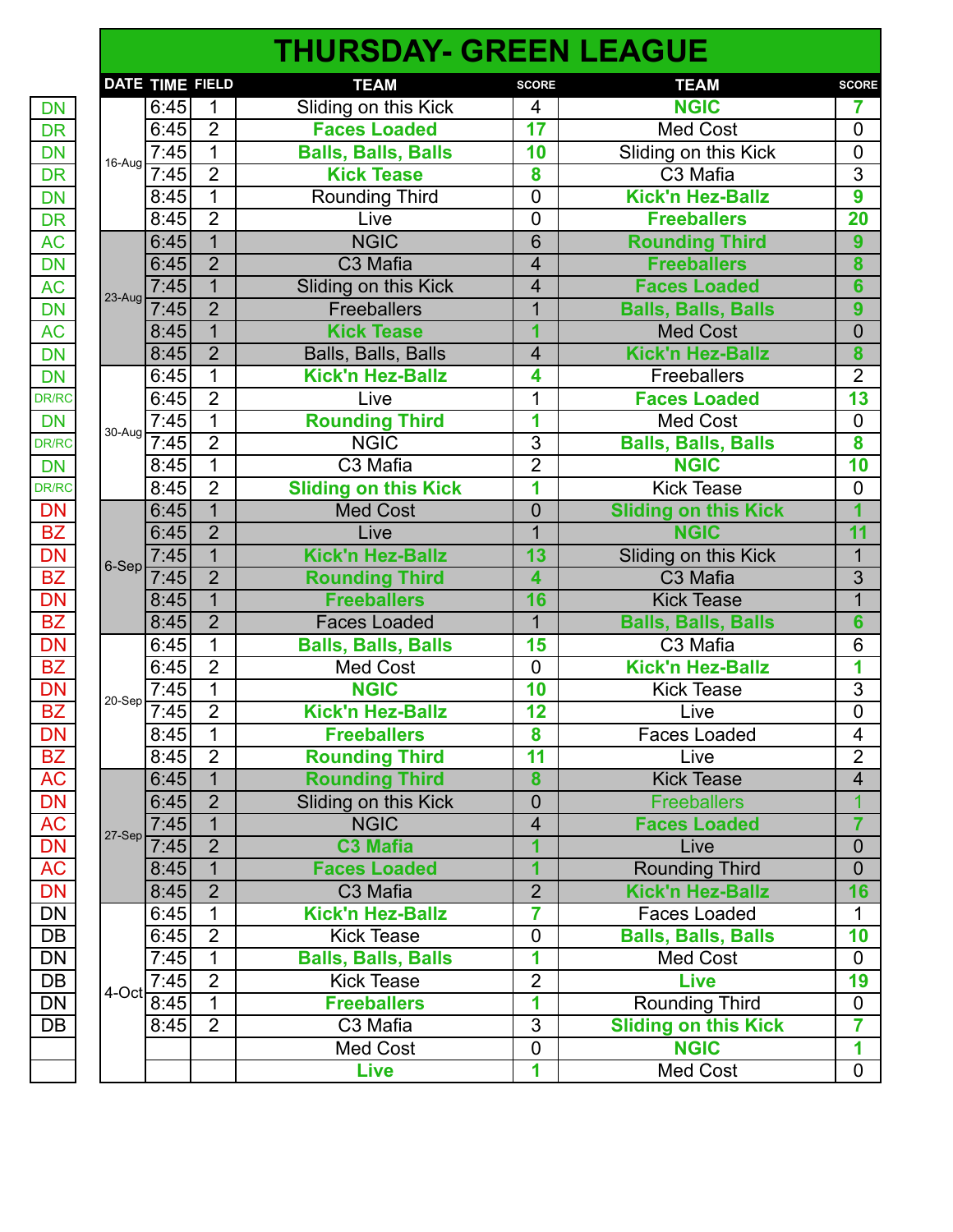## **Playoff Rankings**

TOP 7 SEEDS WILL BE DIVISION WINNERS

|                | <b>SEED</b> | $(+/-)$ | <b>Team</b>                       | W              | L                       | т           | PCT.  |
|----------------|-------------|---------|-----------------------------------|----------------|-------------------------|-------------|-------|
| 1              |             |         | Kick'n Hez-Ballz                  | 8              | 0                       | 0           | 1.000 |
| $\overline{2}$ |             |         | New Kicks on the Block            | 8              | $\mathbf 0$             | $\mathbf 0$ | 1.000 |
| 3              |             |         | Drunk & Looking to Score          | $\overline{7}$ | $\mathbf{1}$            | $\mathbf 0$ | 0.875 |
| 4              |             |         | <b>Ball About The Benjamins</b>   | $\overline{7}$ | $\mathbf{1}$            | $\mathbf 0$ | 0.875 |
| 5              |             |         | Balls, Balls, Balls               | $\overline{7}$ | 1                       | $\mathbf 0$ | 0.875 |
| 6              |             |         | Juggheads                         | $\overline{7}$ | $\mathbf{1}$            | $\mathbf 0$ | 0.875 |
| 7              |             |         | <b>Ardmore Alcoballics</b>        | 7              | $\mathbf{1}$            | $\mathbf 0$ | 0.875 |
| 8              |             |         | <b>Kick Brawlers</b>              | 6              | $\overline{2}$          | 0           | 0.750 |
|                |             |         |                                   |                |                         |             |       |
| 9              |             |         | <b>Balls &amp; Dolls</b>          | $\overline{7}$ | 1                       | $\mathbf 0$ | 0.875 |
| 10             |             |         | Freeballers                       | 6              | $\overline{2}$          | $\mathbf 0$ | 0.750 |
| 11             |             |         | Fresh Prince of Ball Air          | 6              | $\overline{2}$          | $\mathbf 0$ | 0.750 |
| 12             |             |         | Pitch Don't Kill My Vibe          | 6              | $\overline{2}$          | $\mathbf 0$ | 0.750 |
| 13             |             |         | Pitch, Please!                    | 6              | $\overline{2}$          | $\mathbf 0$ | 0.750 |
| 14             |             |         | Roll a Bunt                       | 5              | 3                       | $\mathbf 0$ | 0.625 |
| 15             |             |         | I'm Kick James, Pitch!            | 5              | 3                       | $\mathbf 0$ | 0.625 |
| 16             |             |         | <b>Faces Loaded</b>               | 5              | 3                       | $\mathbf 0$ | 0.625 |
| 17             |             |         | Rounding Third                    | 5              | 3                       | $\mathbf 0$ | 0.625 |
| 18             |             |         | <b>NGIC</b>                       | 5              | 3                       | $\mathbf 0$ | 0.625 |
| 19             |             |         | Cray Cray                         | 5              | $\overline{3}$          | $\mathbf 0$ | 0.625 |
| 20             |             |         | Not in the Face                   | 5              | 3                       | $\mathbf 0$ | 0.625 |
| 21             |             |         | Kickelob Ultra                    | 5              | 3                       | $\mathbf 0$ | 0.625 |
| 22             |             |         | <b>Wasted Potential</b>           | 4              | 4                       | $\mathbf 0$ | 0.500 |
| 23             |             |         | Pitches be Crazy                  | $\overline{4}$ | 4                       | $\mathbf 0$ | 0.500 |
| 24             |             |         | C U Next Tuesday                  | 4              | 4                       | $\mathbf 0$ | 0.500 |
| 25             |             |         | <b>AlcoBallics Anonymous</b>      | $\overline{4}$ | $\overline{4}$          | $\mathbf 0$ | 0.500 |
| 26             |             |         | <b>PREHAB</b>                     | 4              | $\overline{\mathbf{4}}$ | $\mathbf 0$ | 0.500 |
| 27             |             |         | We Got the Runs                   | 3              | 5                       | $\mathbf 0$ | 0.375 |
| 28             |             |         | <b>Whiskey Kicks</b>              | 3              | 5                       | $\mathbf 0$ | 0.375 |
| 29             |             |         | <b>Bunt Cakes</b>                 | 3              | 5                       | $\mathbf 0$ | 0.375 |
| 30             |             |         | <b>Slim Kickins</b>               | 3              | 5                       | $\mathbf 0$ | 0.375 |
| 31             |             |         | <b>Recreational Hazards</b>       | 3              | 5                       | $\mathbf 0$ | 0.375 |
| 32             |             |         | Sliding on this Kick              | 3              | 5                       | 0           | 0.375 |
| 33             |             |         | The Grass Stains                  | 3              | 5                       | $\mathbf 0$ | 0.375 |
| 34             |             |         | Kinky Kickers                     | $\overline{3}$ | 5                       | $\mathbf 0$ | 0.375 |
| 35             |             |         | Low Expectations                  | $\overline{2}$ | 6                       | 0           | 0.250 |
| 36             |             |         | <b>Brews on First</b>             | $\overline{2}$ | 6                       | 0           | 0.250 |
| 37             |             |         | <b>Ball Kickers &amp; Liquors</b> | $\overline{2}$ | 6                       | $\mathbf 0$ | 0.250 |
| 38             |             |         | Live                              | $\overline{2}$ | 6                       | $\pmb{0}$   | 0.250 |
| 39             |             |         | Kick Tease                        | $\overline{2}$ | 6                       | $\mathbf 0$ | 0.250 |
| 40             |             |         | <b>Schweddy Balls</b>             | $\mathbf{1}$   | $\overline{7}$          | $\mathbf 0$ | 0.125 |
| 41             |             |         | I'd Kick That                     | $\mathbf{1}$   | $\overline{7}$          | 0           | 0.125 |
| 42             |             |         | C3 Mafia                          | $\mathbf{1}$   | $\overline{7}$          | 0           | 0.125 |
| 43             |             |         | Pitch Better Have My \$           | $\mathbf{1}$   | $\overline{7}$          | $\mathbf 0$ | 0.125 |
| 44             |             |         | <b>Chug Norris</b>                | $\mathbf 0$    | 8                       | 0           | 0.000 |
| 45             |             |         | MRSA-Less                         | $\mathbf 0$    | 8                       | $\mathbf 0$ | 0.000 |
| 46             |             |         | Deez Cutz                         | $\mathbf 0$    | 8                       | 0           | 0.000 |
| 47             |             |         | Med Cost                          | 0              | 8                       | 0           | 0.000 |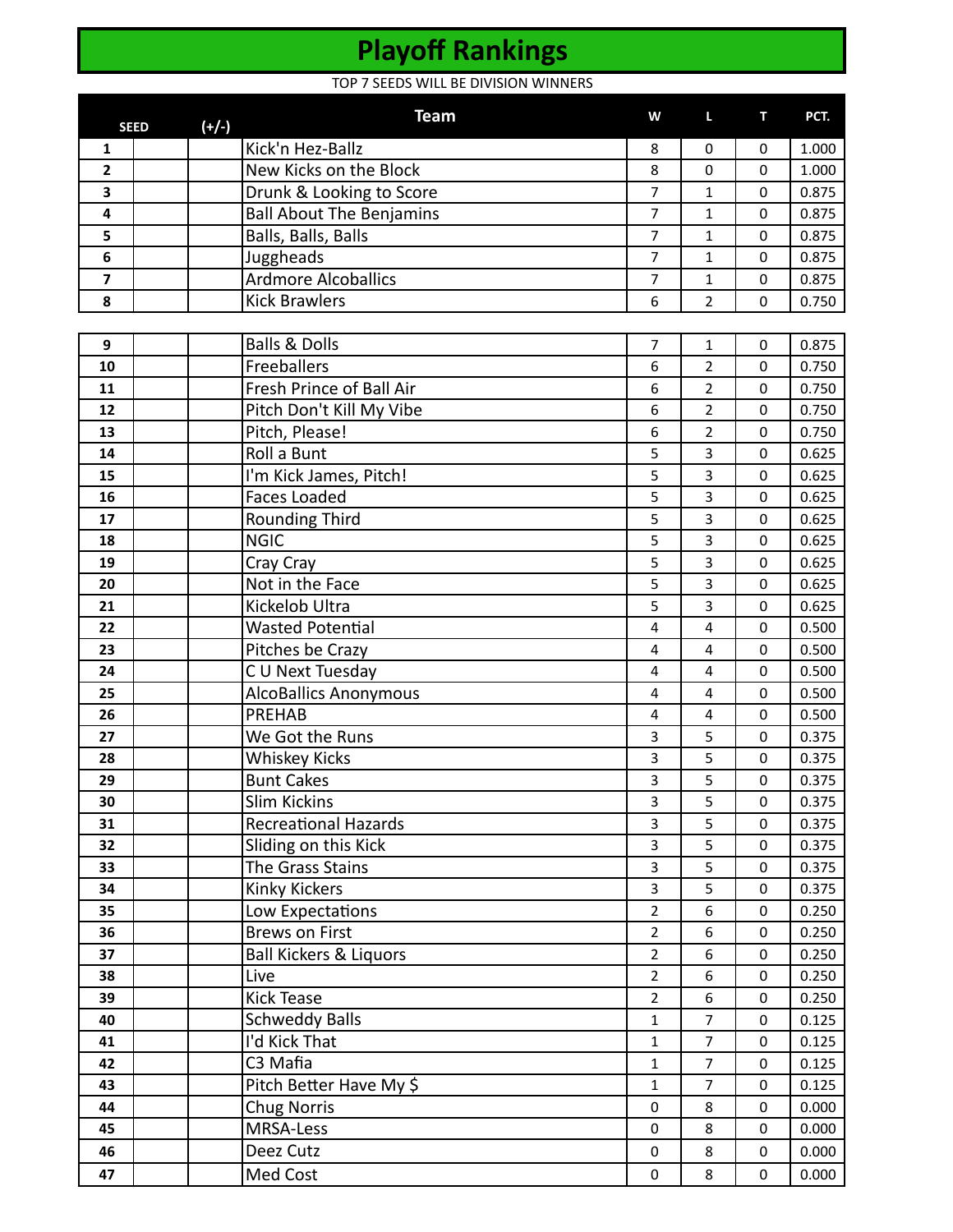|           |             |      |                 | <b>Playoff Schedule</b>         |                         |                              |                |
|-----------|-------------|------|-----------------|---------------------------------|-------------------------|------------------------------|----------------|
|           |             |      | DATE TIME FIELD | <b>HIGHEST SEED HOME TEAM</b>   | <b>SCORE</b>            | <b>TEAM</b>                  | <b>SCORE</b>   |
|           |             | 6:45 | 1               | #30 Slim Kickins                | 5                       | #35 Low Expectations         | 0              |
|           |             | 6:45 | $\overline{2}$  | #21 Kickelob Ultra              | 12                      | #44 Chug Norris              | 5              |
|           |             | 7:45 | $\mathbf{1}$    | #27 We Got the Runs             | $\overline{\mathbf{1}}$ | #38 Live                     | 0              |
|           | 15-Octl     | 7:45 | $\overline{2}$  | #12 Pitch Don't Kill My Vibe    | 14                      | Kickelob Ultra               | 4              |
|           |             | 8:45 | $\mathbf{1}$    | #6 Juggheads                    | 5                       | We Got the Runs              | 1              |
|           |             | 8:45 | $\overline{2}$  | #3 Drunk & Looking to Score     | 5                       | <b>Slim Kickins</b>          | 4              |
|           |             | 6:45 | $\overline{1}$  |                                 |                         | #37 Ball Kickers & Liquors   | 10             |
|           | $16$ -Oct   | 6:45 | $\overline{2}$  | #24 C U Next Tuesday            | 5                       |                              |                |
|           |             | 6:45 | $\mathbf{1}$    | #15 I'm Kick James, Pitch!      | 0                       | <b>#18 NGIC</b>              | 4              |
|           |             | 6:45 | $\overline{2}$  | #25 AlcoBallics Anonymous       | 0                       | #40 Schweddy Balls           | 1              |
|           |             | 7:45 | $\mathbf{1}$    | #31 Recreational Hazards        | 1                       | #34 Kinky Kickers            | 7              |
|           | $17-Oct$    | 7:45 | $\overline{2}$  | <b>#22 Wasted Potential</b>     | 6                       | #43 Pitch Better Have My \$  | $\mathbf{1}$   |
|           |             | 8:45 | $\mathbf{1}$    | #20 Not in the Face             | 1                       | #45 MRSA-Less                | 0              |
|           |             | 8:45 | $\overline{2}$  | #11 Fresh Prince of Ball Air    | 6                       | <b>Wasted Potential</b>      | $\overline{2}$ |
|           |             | 6:45 | $\mathbf{1}$    |                                 |                         | #17 Rounding Third           | $\overline{2}$ |
|           |             | 6:45 | $\overline{2}$  | #29 Bunt Cakes                  | $\mathbf{1}$            |                              |                |
|           |             | 7:45 | $\overline{1}$  |                                 |                         | #42 C3 Mafia                 | 3              |
|           | $18$ -Oct   | 7:45 | $\overline{2}$  | #32 Sliding on this Kick        | $\overline{2}$          |                              |                |
|           |             | 8:45 | $\mathbf{1}$    |                                 |                         | Pitches be Crazy             | $\mathbf{1}$   |
|           |             | 8:45 | $\overline{2}$  |                                 |                         | Sliding on this Kick         | $\mathbf 0$    |
|           |             | 6:45 | $\mathbf{1}$    | #14 Roll a Bunt                 | 5                       | #19 Cray Cray                | 3              |
|           | 22-Oct 7:45 |      | $\mathbf{1}$    | #3 Drunk & Looking to Score     | 7                       | <b>Roll a Bunt</b>           | 8              |
|           |             | 8:45 | $\mathbf{1}$    | #6 Juggheads                    | 5                       | #11 Fresh Prince of Ball Air | 4              |
|           |             | 6:45 | $\overline{1}$  |                                 |                         | #34 Kinky Kickers            | $\mathbf 0$    |
|           |             | 6:45 | $\overline{2}$  |                                 |                         | #39 Kick Tease               | $\mathbf 0$    |
| $23$ -Oct |             | 7:45 | $\mathbf{1}$    |                                 |                         | New Kicks on the Block       | $\mathbf{1}$   |
|           |             | 7:45 | $\overline{2}$  | #7 Ardmore Allcoballics         | $\mathbf 0$             |                              |                |
|           |             | 6:45 | $\mathbf{1}$    | #13 Pitch, Please!              | 9                       | #20 Not in the Face          | 0              |
|           |             | 6:45 | 2               | #4 Ball About The Benjamins     | 8                       | #36 Brews on First           | 6              |
|           | 24-Oct 7:45 |      | 1               | <b>Ball About The Benjamins</b> | 0                       | <b>Pitch, Please!</b>        | 8              |
|           |             | 7:45 | $\overline{2}$  | <b>#8 Kick Brawlers</b>         | 4                       | #40 Schweddy Balls           | 0              |
|           |             | 8:45 | $\mathbf{1}$    | #9 Balls & Dolls                | 0                       | #41 I'd Kick That            | 3              |
|           |             | 6:45 | $\mathbf{1}$    |                                 |                         | #16 Faces Loaded             | $\overline{4}$ |
|           | 25-Oct 7:45 |      | $\mathbf{1}$    |                                 |                         | #28 Whiskey Kicks            | $\overline{4}$ |
|           |             | 8:45 | $\mathbf{1}$    |                                 |                         | #12 Pitch Don't Kill My Vibe | $\mathbf{1}$   |
|           |             | 6:45 | 1               | #6 Juggheads                    | 4                       | #14 Roll a Bunt              | 1              |
|           | 29-Oct 7:45 |      | 2               | #8 Kick Brawlers                | 5                       | #41 I'd Kick That            | 3              |
|           |             | 8:45 | 1               | #1 Kick'n Hez-Ballz             | 6                       | <b>Kick Brawlers</b>         | 0              |
|           |             | 6:45 | $\mathbf{1}$    | #10 Freeballers                 | $\mathbf{1}$            |                              |                |
|           | 30-Oct 7:45 |      | $\overline{2}$  |                                 |                         | <b>PREHAB</b>                | $\mathbf{1}$   |
|           |             | 8:45 | $\mathbf{1}$    |                                 |                         | #13 Pitch, Please!           | $\overline{2}$ |
|           |             | 6:45 | 1               | #6 Juggheads                    | 4                       | #18 NGIC                     | 3              |
|           |             | 6:45 | $\overline{2}$  | #1 Kick'n Hez-Ballz             | 4                       | #5 Balls, Balls, Balls       | 2              |
|           | 1-Nov       | 7:45 | 1               | <b>Kick'n Hez-Ballz</b>         | 8                       | Juggheads                    | 1              |
|           |             | 7:45 | $\overline{2}$  | Balls, Balls, Balls             | 0                       | <b>NGIC</b>                  | 3              |
|           |             |      |                 |                                 |                         |                              |                |